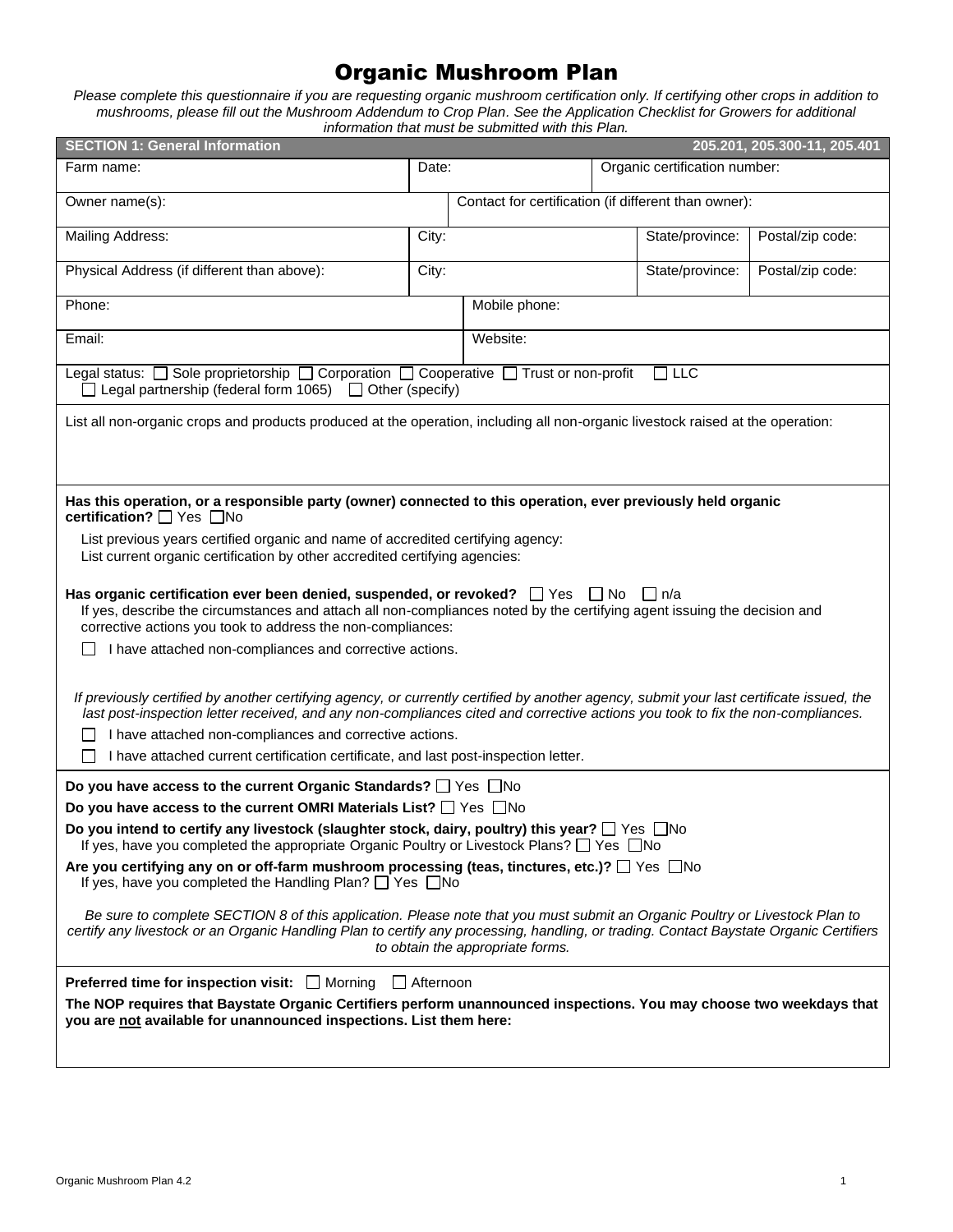| <b>SECTION 2: General Growing Information</b><br>205.201, 205.202                                                                                                                                                                                                                                                                                              |  |                                                                                                                                                        |                         |                                                                                                   |  |                                 |                                          |                                             |
|----------------------------------------------------------------------------------------------------------------------------------------------------------------------------------------------------------------------------------------------------------------------------------------------------------------------------------------------------------------|--|--------------------------------------------------------------------------------------------------------------------------------------------------------|-------------------------|---------------------------------------------------------------------------------------------------|--|---------------------------------|------------------------------------------|---------------------------------------------|
| Attach Field/Greenhouse History Affidavits for all new fields or growing areas, newly transitioning areas, and fields you've had less<br>than 3 years. Attach updated Field/Greenhouse Histories for already certified fields.                                                                                                                                 |  |                                                                                                                                                        |                         |                                                                                                   |  |                                 |                                          |                                             |
| List each production area in the operation, whether they are organic, transitional, or conventional:                                                                                                                                                                                                                                                           |  |                                                                                                                                                        |                         |                                                                                                   |  |                                 |                                          |                                             |
| <b>Growing Area IDs</b>                                                                                                                                                                                                                                                                                                                                        |  | <b>Parcel Address/Legal Description</b>                                                                                                                |                         | <b>Total Number of Acres or Square</b><br>Footage:<br><b>Transitional Conventional</b><br>Organic |  |                                 | <b>Indoor</b><br>Growing?<br>(Yes or No) | Rented (R)<br>or Owned (O)                  |
|                                                                                                                                                                                                                                                                                                                                                                |  |                                                                                                                                                        |                         |                                                                                                   |  |                                 |                                          |                                             |
|                                                                                                                                                                                                                                                                                                                                                                |  |                                                                                                                                                        |                         |                                                                                                   |  |                                 |                                          |                                             |
|                                                                                                                                                                                                                                                                                                                                                                |  |                                                                                                                                                        |                         |                                                                                                   |  |                                 |                                          |                                             |
|                                                                                                                                                                                                                                                                                                                                                                |  |                                                                                                                                                        |                         |                                                                                                   |  |                                 |                                          |                                             |
|                                                                                                                                                                                                                                                                                                                                                                |  |                                                                                                                                                        |                         |                                                                                                   |  |                                 |                                          |                                             |
|                                                                                                                                                                                                                                                                                                                                                                |  |                                                                                                                                                        |                         |                                                                                                   |  |                                 |                                          |                                             |
|                                                                                                                                                                                                                                                                                                                                                                |  |                                                                                                                                                        |                         |                                                                                                   |  |                                 |                                          |                                             |
|                                                                                                                                                                                                                                                                                                                                                                |  |                                                                                                                                                        |                         |                                                                                                   |  |                                 |                                          |                                             |
|                                                                                                                                                                                                                                                                                                                                                                |  |                                                                                                                                                        |                         |                                                                                                   |  |                                 |                                          |                                             |
|                                                                                                                                                                                                                                                                                                                                                                |  |                                                                                                                                                        |                         |                                                                                                   |  |                                 |                                          |                                             |
| If treated wood is used in any part of the production areas, where is it located? $\Box$ Not Applicable<br>Describe the production cycle for each mushroom crop from inoculation to harvest. If you do not inoculate the substrate,<br>explain the crop cycle from when you receive the product until harvest:<br>How long will each product be in production? |  |                                                                                                                                                        |                         |                                                                                                   |  |                                 |                                          |                                             |
| <b>SECTION 3: Grow Blocks and Spawn Information</b>                                                                                                                                                                                                                                                                                                            |  |                                                                                                                                                        |                         |                                                                                                   |  |                                 |                                          | 205.204                                     |
| A. General Information<br>Do you purchase pre-assembled grow blocks, pre-inoculated logs or inoculated substrate in bags? $\Box$ Yes $\Box$ No $\Box$ N/A<br>If yes, fill out the table below.                                                                                                                                                                 |  | Note: Please include certification certificates for all suppliers of pre-inoculated media.<br>All sources of pre-inoculated substrate must be organic. |                         |                                                                                                   |  |                                 |                                          |                                             |
| <b>Grow Block Type</b>                                                                                                                                                                                                                                                                                                                                         |  | <b>Final Product</b>                                                                                                                                   |                         | Organic?                                                                                          |  | If Organic, list the source and |                                          | <b>List Any Additional</b>                  |
|                                                                                                                                                                                                                                                                                                                                                                |  |                                                                                                                                                        |                         | (Yes or No)                                                                                       |  | certifier                       |                                          | <b>Inputs to Block</b>                      |
|                                                                                                                                                                                                                                                                                                                                                                |  |                                                                                                                                                        |                         |                                                                                                   |  |                                 |                                          |                                             |
|                                                                                                                                                                                                                                                                                                                                                                |  |                                                                                                                                                        |                         |                                                                                                   |  |                                 |                                          |                                             |
|                                                                                                                                                                                                                                                                                                                                                                |  |                                                                                                                                                        |                         |                                                                                                   |  |                                 |                                          |                                             |
|                                                                                                                                                                                                                                                                                                                                                                |  |                                                                                                                                                        |                         |                                                                                                   |  |                                 |                                          |                                             |
|                                                                                                                                                                                                                                                                                                                                                                |  |                                                                                                                                                        |                         |                                                                                                   |  |                                 |                                          |                                             |
| Do you purchase spawn? [ Yes [ No [ N/A<br>If yes, fill out the table below.                                                                                                                                                                                                                                                                                   |  | Note: Please include certification certificates for all suppliers of pre-inoculated media.                                                             |                         |                                                                                                   |  |                                 |                                          |                                             |
| <b>Spawn Type</b>                                                                                                                                                                                                                                                                                                                                              |  | <b>Final Product</b>                                                                                                                                   | Organic?<br>(Yes or No) | If Organic,<br>list source<br>and certifier                                                       |  | <b>Substrate Used</b>           |                                          | <b>List Any Additional</b><br><b>Inputs</b> |
|                                                                                                                                                                                                                                                                                                                                                                |  |                                                                                                                                                        |                         |                                                                                                   |  |                                 |                                          |                                             |
|                                                                                                                                                                                                                                                                                                                                                                |  |                                                                                                                                                        |                         |                                                                                                   |  |                                 |                                          |                                             |
|                                                                                                                                                                                                                                                                                                                                                                |  |                                                                                                                                                        |                         |                                                                                                   |  |                                 |                                          |                                             |
|                                                                                                                                                                                                                                                                                                                                                                |  |                                                                                                                                                        |                         |                                                                                                   |  |                                 |                                          |                                             |
| If you purchase non-organic spawn, please describe your search for organic spawn and include all sources of organic<br>spawn checked (include the name of the supplier and location): $\Box$ N/A                                                                                                                                                               |  |                                                                                                                                                        |                         |                                                                                                   |  |                                 |                                          |                                             |
|                                                                                                                                                                                                                                                                                                                                                                |  |                                                                                                                                                        |                         |                                                                                                   |  |                                 |                                          |                                             |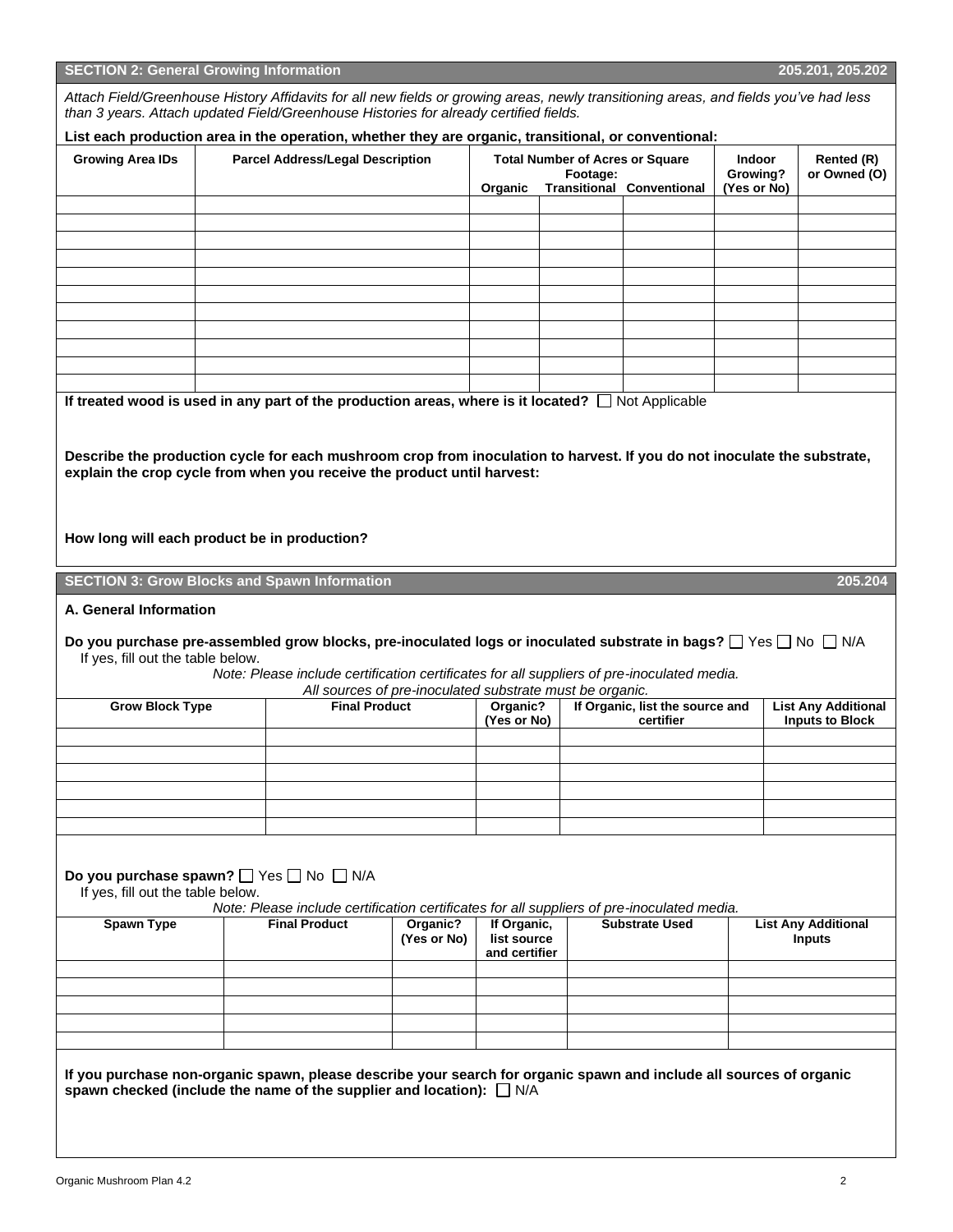|                                                                                                                       | SECTION 3: Grow Blocks and Spawn Information (cont.)                                                                                                                                                                                                                                                                                                                                           |                                  |                                                          |  |  |  |
|-----------------------------------------------------------------------------------------------------------------------|------------------------------------------------------------------------------------------------------------------------------------------------------------------------------------------------------------------------------------------------------------------------------------------------------------------------------------------------------------------------------------------------|----------------------------------|----------------------------------------------------------|--|--|--|
| Do you produce your own spawn? <sup>1</sup> Yes <sup>1</sup> No <sup>1</sup> N/A<br>If yes, fill out the table below. |                                                                                                                                                                                                                                                                                                                                                                                                |                                  |                                                          |  |  |  |
| <b>Type of Spawn</b>                                                                                                  | <b>Final Product</b>                                                                                                                                                                                                                                                                                                                                                                           |                                  | <b>Substrate Used</b>                                    |  |  |  |
|                                                                                                                       |                                                                                                                                                                                                                                                                                                                                                                                                |                                  |                                                          |  |  |  |
|                                                                                                                       |                                                                                                                                                                                                                                                                                                                                                                                                |                                  |                                                          |  |  |  |
|                                                                                                                       |                                                                                                                                                                                                                                                                                                                                                                                                |                                  |                                                          |  |  |  |
| If spawn production occurs off-site, provide the name and address of the facility: $\Box$ N/A                         |                                                                                                                                                                                                                                                                                                                                                                                                |                                  |                                                          |  |  |  |
| Describe the spawn production process:                                                                                |                                                                                                                                                                                                                                                                                                                                                                                                |                                  |                                                          |  |  |  |
| List the organic grain or other material used in spawn production:                                                    |                                                                                                                                                                                                                                                                                                                                                                                                |                                  |                                                          |  |  |  |
| B. If you Produce Both Organic and Non-Organic Spawn:                                                                 |                                                                                                                                                                                                                                                                                                                                                                                                |                                  | Not Applicable                                           |  |  |  |
|                                                                                                                       | List all spawn produced this year (produced as both organic and non-organic):                                                                                                                                                                                                                                                                                                                  |                                  |                                                          |  |  |  |
|                                                                                                                       |                                                                                                                                                                                                                                                                                                                                                                                                |                                  |                                                          |  |  |  |
| Where do you store inputs used for non-organic production?                                                            | Do you have separate organic and non-organic growing areas? $\Box$ Yes $\Box$ No $\Box$ N/A                                                                                                                                                                                                                                                                                                    |                                  |                                                          |  |  |  |
|                                                                                                                       | How do you prevent commingling of organic and non-organic inputs during mixing and storage?                                                                                                                                                                                                                                                                                                    |                                  |                                                          |  |  |  |
|                                                                                                                       | How do you prevent drift of any prohibited materials through ventilation and/or watering systems?                                                                                                                                                                                                                                                                                              |                                  |                                                          |  |  |  |
|                                                                                                                       | If you sell organic and/or non-organic spawn, how are they labeled and where are they sold?                                                                                                                                                                                                                                                                                                    |                                  |                                                          |  |  |  |
| <b>SECTION 4: Production</b>                                                                                          |                                                                                                                                                                                                                                                                                                                                                                                                |                                  | 205.203, 205.205                                         |  |  |  |
| A. General Information.                                                                                               |                                                                                                                                                                                                                                                                                                                                                                                                |                                  |                                                          |  |  |  |
| What varieties of mushrooms are you intending on growing this year?                                                   |                                                                                                                                                                                                                                                                                                                                                                                                |                                  |                                                          |  |  |  |
|                                                                                                                       |                                                                                                                                                                                                                                                                                                                                                                                                |                                  |                                                          |  |  |  |
|                                                                                                                       | What are the estimated annual amounts of mushrooms expected to be harvested?                                                                                                                                                                                                                                                                                                                   |                                  |                                                          |  |  |  |
|                                                                                                                       | Are the mushrooms grown: $\Box$ indoors $\Box$ outdoors $\Box$ both indoors and outdoors                                                                                                                                                                                                                                                                                                       |                                  |                                                          |  |  |  |
|                                                                                                                       |                                                                                                                                                                                                                                                                                                                                                                                                |                                  |                                                          |  |  |  |
| What is the basic form of your mushroom production?                                                                   | $\Box$ grown on own substrate $\Box$ grown on pre-inoculated substrate/media $\Box$ grown on manure/compost $\Box$ grown on logs                                                                                                                                                                                                                                                               |                                  |                                                          |  |  |  |
| <b>B.</b> Materials:                                                                                                  |                                                                                                                                                                                                                                                                                                                                                                                                |                                  |                                                          |  |  |  |
|                                                                                                                       | List all materials and inputs in use or intended for use, including growing mediums, type of agar, sanitizers and cleaners.<br>Attach labels or have labels available for inspection, as applicable. See NOP 205.601 and .602 or the Baystate Organic Certifiers<br>website for further information on researching materials. A non-GMO statement must be provided for each type of agar used. |                                  |                                                          |  |  |  |
| Product                                                                                                               | <b>Brand Name/Manufacturer</b>                                                                                                                                                                                                                                                                                                                                                                 | Approved (A),<br>Restricted (R), | If Restricted, Describe<br><b>Compliance w/ NOP Rule</b> |  |  |  |
|                                                                                                                       |                                                                                                                                                                                                                                                                                                                                                                                                | Prohibited (P)                   | Annotation                                               |  |  |  |
|                                                                                                                       |                                                                                                                                                                                                                                                                                                                                                                                                |                                  |                                                          |  |  |  |
|                                                                                                                       |                                                                                                                                                                                                                                                                                                                                                                                                |                                  |                                                          |  |  |  |
|                                                                                                                       |                                                                                                                                                                                                                                                                                                                                                                                                |                                  |                                                          |  |  |  |
|                                                                                                                       |                                                                                                                                                                                                                                                                                                                                                                                                |                                  |                                                          |  |  |  |
|                                                                                                                       |                                                                                                                                                                                                                                                                                                                                                                                                |                                  |                                                          |  |  |  |
|                                                                                                                       |                                                                                                                                                                                                                                                                                                                                                                                                |                                  |                                                          |  |  |  |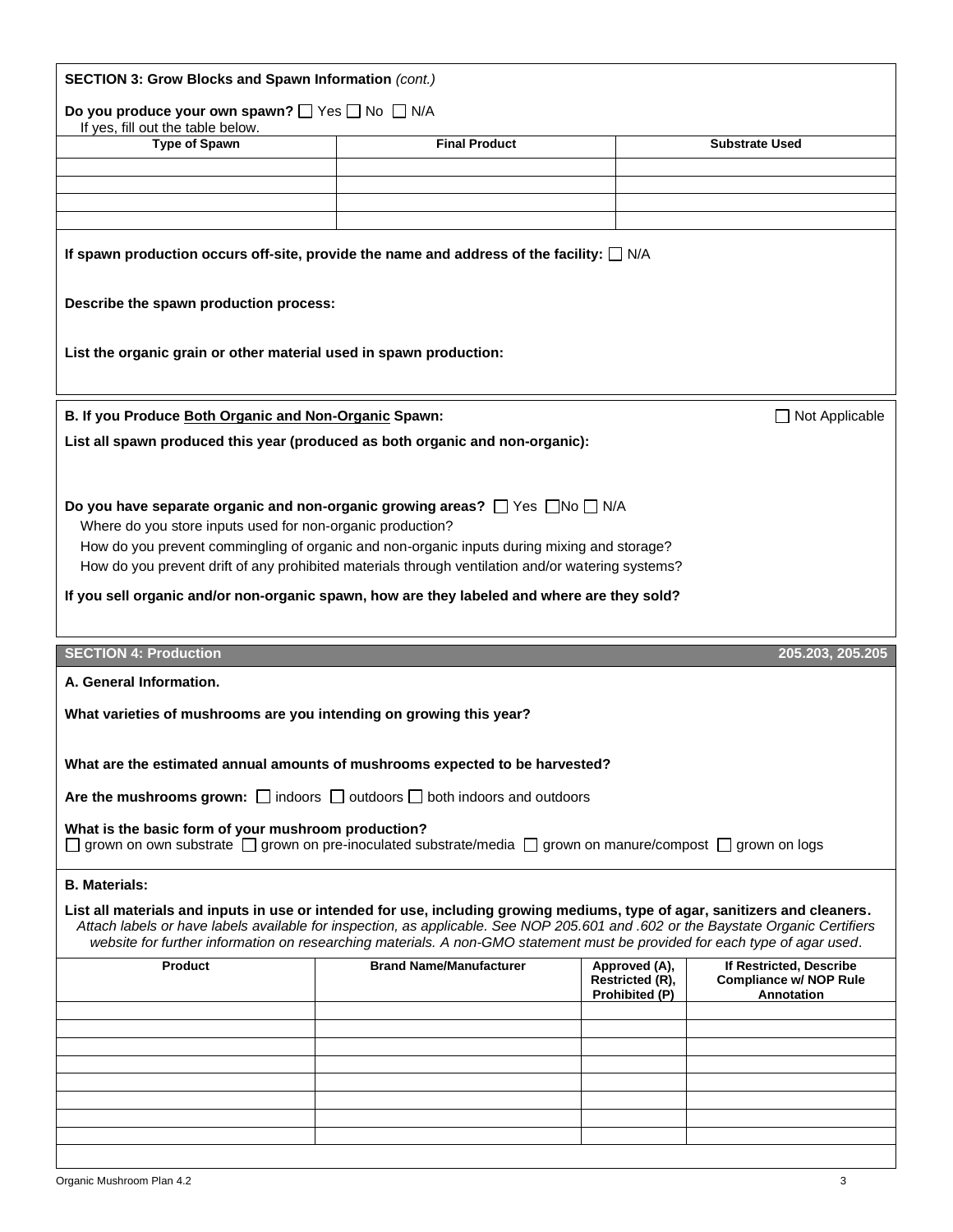| <b>B. Materials (cont.)</b>                                                                                                                                                                                                                                                                                                                                                                              |                       |  |  |  |
|----------------------------------------------------------------------------------------------------------------------------------------------------------------------------------------------------------------------------------------------------------------------------------------------------------------------------------------------------------------------------------------------------------|-----------------------|--|--|--|
| List any log or spawn coatings used to prevent moisture loss: $\Box$ N/A                                                                                                                                                                                                                                                                                                                                 |                       |  |  |  |
| Do you use any cheese wax or other wax in production? $\Box$ Yes $\Box$ No $\Box$ N/A<br>If yes, is the wax organic? $\Box$ Yes $\Box$ No<br>If yes, is the wax organically compliant? $\Box$ Yes $\Box$ No<br>If yes, what manufacturer/source?<br>If yes, list the CAS# for each wax used:<br>Describe how you clean production facilities. Be sure to list all sanitizers and cleaner in above table: |                       |  |  |  |
| C. Substrate. Substrate is the material inoculated with mushroom spawn.                                                                                                                                                                                                                                                                                                                                  | $\Box$ Not Applicable |  |  |  |
| Do you purchase substrate? □ Yes □ No<br>If yes, list the types of substrate, source, and if it is certified organic, and any inputs to the substrate:                                                                                                                                                                                                                                                   |                       |  |  |  |
| Do you produce or grow your own substrate? □ Yes □No<br>If yes, list substrate types, describe how you process the material for substrate use and any inputs to the substrate:                                                                                                                                                                                                                           |                       |  |  |  |
| How is the substrate stored and in what location?                                                                                                                                                                                                                                                                                                                                                        |                       |  |  |  |
| D. Logs.                                                                                                                                                                                                                                                                                                                                                                                                 | $\Box$ Not Applicable |  |  |  |
| Are your logs: $\Box$ harvested on-farm $\Box$ purchased                                                                                                                                                                                                                                                                                                                                                 |                       |  |  |  |
| If you harvest logs, describe the harvest location and how you harvest these logs sustainably:                                                                                                                                                                                                                                                                                                           |                       |  |  |  |
| If you purchase logs, from where and do you have verification the logs are untreated?                                                                                                                                                                                                                                                                                                                    |                       |  |  |  |
| If you Use Both Organic and Non-Organic Substrate:                                                                                                                                                                                                                                                                                                                                                       | $\Box$ Not Applicable |  |  |  |
| List all substrate used this year (used for both organic and non-organic):                                                                                                                                                                                                                                                                                                                               |                       |  |  |  |
| Do you have separate organic and non-organic substrate areas? □ Yes □ No<br>Where do you store inputs used for non-organic production?<br>How do you prevent commingling of organic and non-organic substrate?<br>How do you label organic and non-organic substrate?                                                                                                                                    |                       |  |  |  |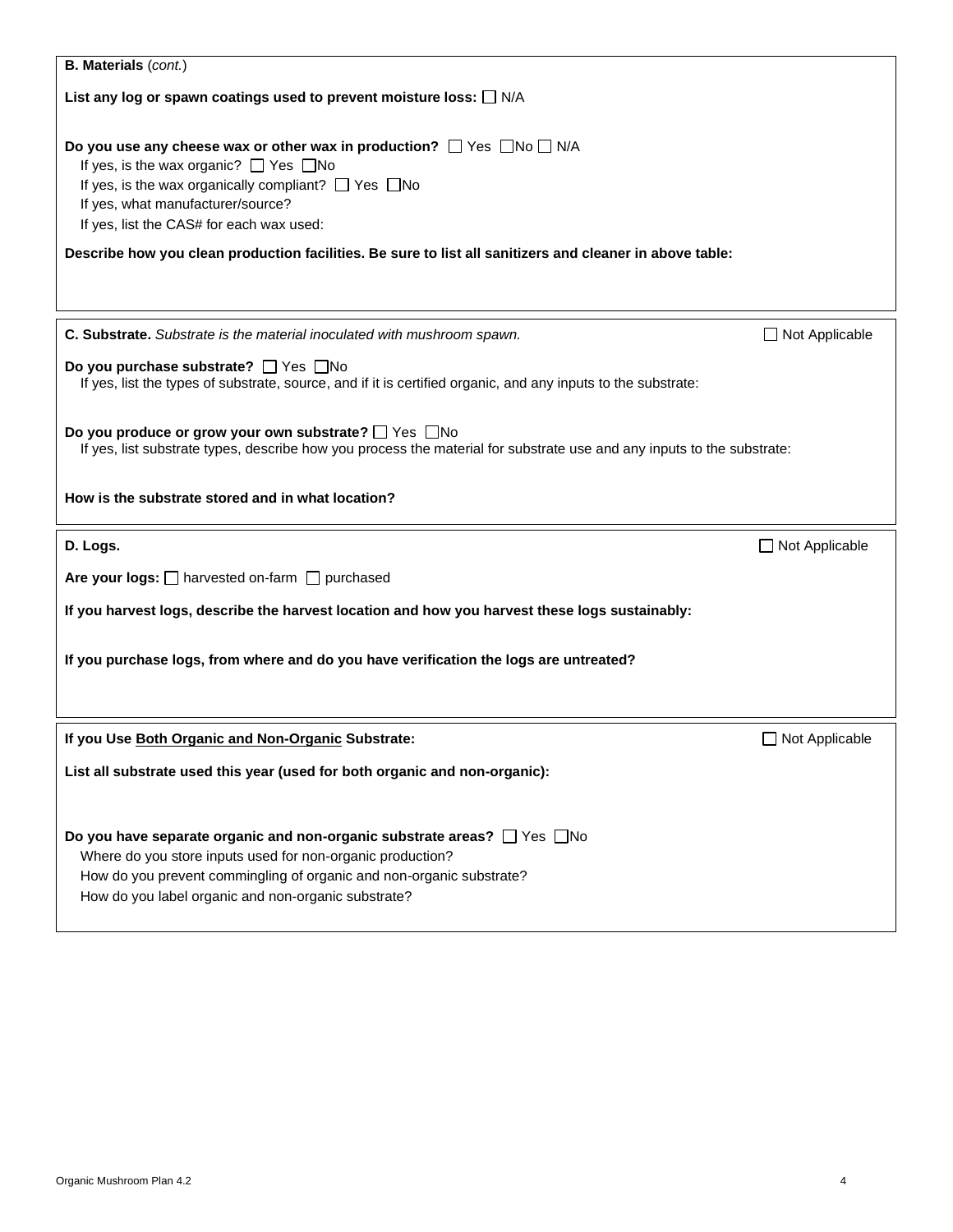| <b>SECTION 5: Compost, Manure and Land Management</b>                                                                                                                                                                                                                                                                                                                                                                                                                                                                                         |                            | 205.203, 205.205             |  |  |
|-----------------------------------------------------------------------------------------------------------------------------------------------------------------------------------------------------------------------------------------------------------------------------------------------------------------------------------------------------------------------------------------------------------------------------------------------------------------------------------------------------------------------------------------------|----------------------------|------------------------------|--|--|
| A. Compost Use:<br>All compost is required to be produced in accordance with 205.203 and NOP Guidance Document #5021.                                                                                                                                                                                                                                                                                                                                                                                                                         |                            | $\Box$ Not Applicable        |  |  |
| List all compost ingredients and additives used in compost production, including any "biodegradable plastics":                                                                                                                                                                                                                                                                                                                                                                                                                                |                            |                              |  |  |
|                                                                                                                                                                                                                                                                                                                                                                                                                                                                                                                                               |                            |                              |  |  |
| <b>Describe your composting method:</b> □ in-vessel □ static aerated pile □ windrows                                                                                                                                                                                                                                                                                                                                                                                                                                                          |                            | $\Box$ other (specify)       |  |  |
| What is your C:N ratio?                                                                                                                                                                                                                                                                                                                                                                                                                                                                                                                       |                            |                              |  |  |
| Do you monitor temperature? $\Box$ Yes $\Box$ No<br>If yes, at what temperature is the compost maintained?<br>How long is the temperature maintained?                                                                                                                                                                                                                                                                                                                                                                                         |                            |                              |  |  |
| If compost is windrowed, how many times are materials turned?                                                                                                                                                                                                                                                                                                                                                                                                                                                                                 |                            |                              |  |  |
| Do you produce or use compost tea or vermicompost tea? $\Box$ Yes $\Box$ No<br>If yes, list all ingredients and production methods:                                                                                                                                                                                                                                                                                                                                                                                                           |                            |                              |  |  |
| Do you use any products for anaerobic digestion? $\Box$ Yes $\Box$ No (If no, skip ahead to Manure Use section)<br>If yes, is the anaerobic digestate produced using only allowed plant/animal feedstocks? $\Box$ Yes $\Box$ No<br>If yes, have you submitted a list of the feedstocks? $\Box$ Yes $\Box$ No<br>If yes, are animal manures used in the production of the digestate? $\Box$ Yes $\Box$ No<br>If animal manures are used in digestate, applications of digestate to the fields must follow the harvest restrictions of 205.203. |                            |                              |  |  |
| If yes, is the digestate compost of only allowed plant materials? $\Box$ Yes $\Box$ No                                                                                                                                                                                                                                                                                                                                                                                                                                                        |                            |                              |  |  |
| Note: you must have proof that the digestate contains no more than 1x103 (1000) MPN fecal coliform/gram of digestate sampled and<br>must not contain more than 3MPN Salmonella per 4 grams of digestate sampled.                                                                                                                                                                                                                                                                                                                              |                            |                              |  |  |
| <b>B. Manure Use:</b><br>The Organic Standards requires raw manure be fully composted unless incorporated into the soil 120 days prior to harvest.                                                                                                                                                                                                                                                                                                                                                                                            |                            | $\Box$ Not Applicable        |  |  |
| What forms of manure do you use? $\Box$ liquid $\Box$ semi-solid $\Box$ piled $\Box$ fully composted $\Box$ other (specify)                                                                                                                                                                                                                                                                                                                                                                                                                   |                            |                              |  |  |
| If you are composting manure in compliance to 205.203, complete the Compost Use section.                                                                                                                                                                                                                                                                                                                                                                                                                                                      |                            |                              |  |  |
| <b>Growing Area ID/Number</b>                                                                                                                                                                                                                                                                                                                                                                                                                                                                                                                 | <b>Date Manure Applied</b> | <b>Expected Harvest Date</b> |  |  |
|                                                                                                                                                                                                                                                                                                                                                                                                                                                                                                                                               |                            |                              |  |  |
|                                                                                                                                                                                                                                                                                                                                                                                                                                                                                                                                               |                            |                              |  |  |
| What is the source of the manure used? $\Box$ on-farm $\Box$ off-farm $\Box$ N/A                                                                                                                                                                                                                                                                                                                                                                                                                                                              |                            |                              |  |  |
| List all sources of off-farm manure:                                                                                                                                                                                                                                                                                                                                                                                                                                                                                                          |                            |                              |  |  |
|                                                                                                                                                                                                                                                                                                                                                                                                                                                                                                                                               |                            |                              |  |  |
| □ I have submitted documentation from each off-farm source (manure statement). Note: you must have documentation from each<br>off-farm supplier that lists anything mixed in with the manure, such as bedding, and anything added to the manure pile.                                                                                                                                                                                                                                                                                         |                            |                              |  |  |
| List all manure ingredients/additives:                                                                                                                                                                                                                                                                                                                                                                                                                                                                                                        |                            |                              |  |  |
| What are the potential contaminants from these sources? (pit additives, feed additives, pesticides, antibiotics, heavy metals,<br>etc.)                                                                                                                                                                                                                                                                                                                                                                                                       |                            |                              |  |  |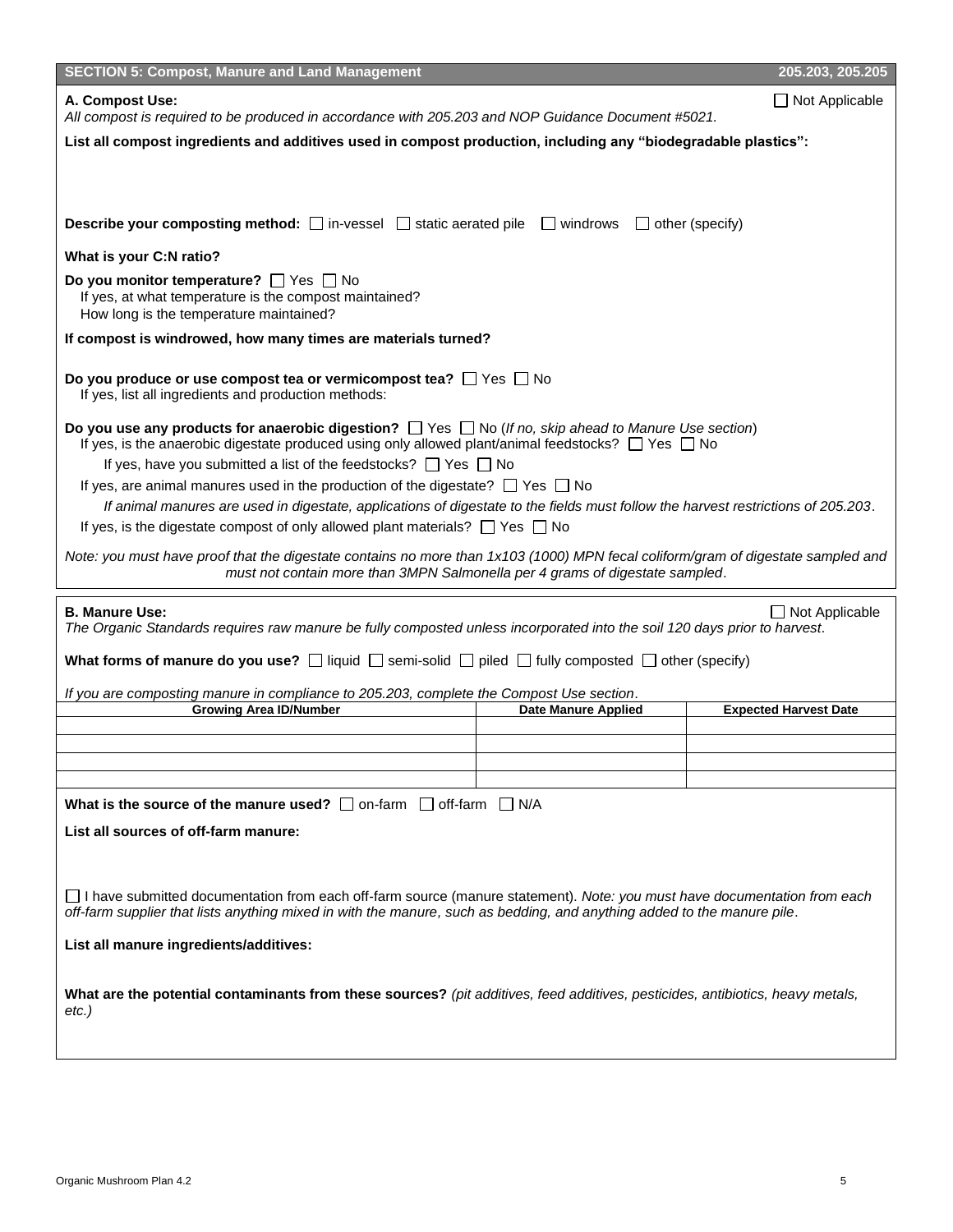| C. Natural Resources and Biodiversity Conservation:<br>The Organic Standards requires that production practices maintain or improve the natural resources of the operation, including soil<br>and water quality. Practices must minimize erosion and improve soil resources. Irrigation water should not contaminate organic<br>crops with prohibited materials and should take measures to protect water quality and conserve water usage. |
|---------------------------------------------------------------------------------------------------------------------------------------------------------------------------------------------------------------------------------------------------------------------------------------------------------------------------------------------------------------------------------------------------------------------------------------------|
| What soil conservation practices are used? $\Box$ terraces $\Box$ contouring $\Box$ strip cropping $\Box$ winter cover crops $\Box$ tree lines<br>□ windbreaks □ conservation tillage □ grassy waterways □ firebreaks □ retention ponds □ riparian management<br>$\Box$ wildlife habitats $\Box$ long-term sod $\Box$ avoid working saturated soils $\Box$ avoid steep slopes $\Box$ other (specify)                                        |
| Describe the soil erosion problems you experience, including where and your efforts to minimize it: □ none                                                                                                                                                                                                                                                                                                                                  |
| What steps are taken to provide biodiversity conservation? $\Box$ employee conservation training $\Box$ monitoring invasive species<br>$\Box$ work with NRCS, FSA, Soil Conservation District, land trust or other conservation agency $\Box$ other (specify)                                                                                                                                                                               |
| What actions are taken to provide habitat for pollinators, insect predators, birds, bats and other wildlife: $\Box$ insectaries<br>$□$ bird/bat boxes and/or raptor perches $□$ hedgerows/windbreaks $□$ natural roosting/nesting sites $□$ native planting<br>$\Box$ diverse habitat (trees/shrubs/grasses) $\Box$ wildlife friendly fences $\Box$ ground/tunneling sites for bees $\Box$ other (specify)                                  |
| How do you restore and/or protect natural areas on and surrounding your certified land? $\Box$ establish conservation areas<br>$\Box$ rain gardens/vegetative swales $\Box$ wildlife corridors $\Box$ suppress invasive species with organic methods<br>$\Box$ recolonize degraded areas with native/non-invasive planting $\Box$ other (specify)                                                                                           |
| D. Water Use:                                                                                                                                                                                                                                                                                                                                                                                                                               |
| Do you use water in your operation? $\Box$ Yes $\Box$ No If no, skip to SECTION 6.<br>Use: $\Box$ irrigation $\Box$ sprinkler/humidifier system $\Box$ other (specify)                                                                                                                                                                                                                                                                      |
| What are your water sources? $\Box$ on-site well(s) $\Box$ river/creek/pond $\Box$ spring $\Box$ municipal/county $\Box$ irrigation district<br>$\Box$ other (specify)                                                                                                                                                                                                                                                                      |
| If water is used for washing crops, what is the source of wash water? $\Box$ on-site well(s) $\Box$ river/creek/pond $\Box$ spring<br>$\Box$ municipal/county $\Box$ other (specify)                                                                                                                                                                                                                                                        |
| $\Box$ I have attached current water tests.                                                                                                                                                                                                                                                                                                                                                                                                 |
| <b>Type of irrigation system:</b> $\Box$ N/A $\Box$ drip $\Box$ misting $\Box$ creek/stream soak $\Box$ tub/bin soak $\Box$ other (specify)                                                                                                                                                                                                                                                                                                 |
| How long do you typically soak logs/bags?                                                                                                                                                                                                                                                                                                                                                                                                   |
| What input products are applied to soaking water or through the irrigation system? $\square$ N/A                                                                                                                                                                                                                                                                                                                                            |
| What products do you use to clean irrigation lines/nozzles? N/A                                                                                                                                                                                                                                                                                                                                                                             |
| Is the irrigation system shared with another operator? $\Box$ Yes $\Box$ No<br>If yes, what products do they use?                                                                                                                                                                                                                                                                                                                           |
| Is the system flushed and documented between conventional and organic use? $\Box$ Yes $\Box$ No                                                                                                                                                                                                                                                                                                                                             |
| Known contaminants in water supplies in your area: (attach residue analysis and/or sanity test results, if applicable)                                                                                                                                                                                                                                                                                                                      |
|                                                                                                                                                                                                                                                                                                                                                                                                                                             |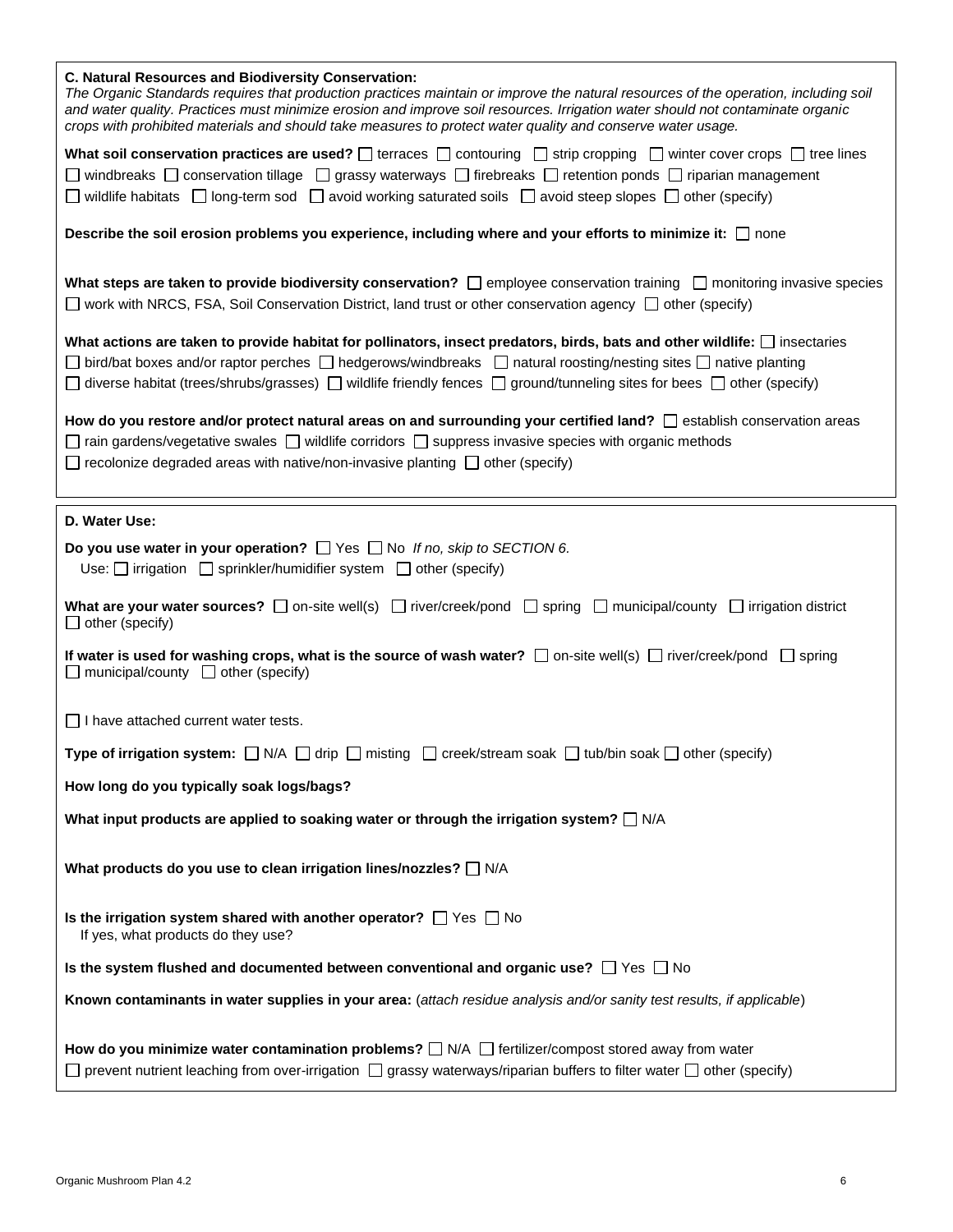| <b>SECTION 6: Weed, Pest and Disease Management</b>                                                                                                                                                                                                                                                                                                                                                                                                                                                                                                                                   |                                                                                                                       | 205.205, 205.206                                               |  |  |  |
|---------------------------------------------------------------------------------------------------------------------------------------------------------------------------------------------------------------------------------------------------------------------------------------------------------------------------------------------------------------------------------------------------------------------------------------------------------------------------------------------------------------------------------------------------------------------------------------|-----------------------------------------------------------------------------------------------------------------------|----------------------------------------------------------------|--|--|--|
| A. Weed Management Plan: N/A<br>Approved synthetic materials on the National List (205.601) may only be used when management practices fail to prevent or control<br>problems. A "restricted" input has specific ways that it may or may not be used; you must show how you comply with the restrictions.                                                                                                                                                                                                                                                                             |                                                                                                                       |                                                                |  |  |  |
| List your problem weeds and the major weed management problems you face at your operation:                                                                                                                                                                                                                                                                                                                                                                                                                                                                                            |                                                                                                                       |                                                                |  |  |  |
| What methods are used in your weed management plan: $\square$ crop rotation $\square$ mowing $\square$ field preparation $\square$ natural mulch<br>$\Box$ biodegradable mulch $\Box$ synthetic mulch $\Box$ corn gluten $\Box$ conventional herbicides $\Box$ avoiding weed seed set<br>$\Box$ soil sterilization $\Box$ flame weeding $\Box$ monitoring soil temperature $\Box$ clean equipment prior to entry $\Box$ smother crops<br>$\Box$ hand/mechanical cultivation $\Box$ livestock grazing $\Box$ restricted herbicides $\Box$ irrigation management $\Box$ other (specify) |                                                                                                                       |                                                                |  |  |  |
| If you use restricted herbicides, list products used, locations used and how you comply with the restrictions: $\Box$ N/A                                                                                                                                                                                                                                                                                                                                                                                                                                                             |                                                                                                                       |                                                                |  |  |  |
| If you use restricted herbicides, do you document their use including field IDs and dates used? $\Box$ Yes $\Box$ No $\Box$ N/A                                                                                                                                                                                                                                                                                                                                                                                                                                                       |                                                                                                                       |                                                                |  |  |  |
| Is plastic or other synthetic mulch removed at the end of the growing or harvest season? $\Box$ Yes $\Box$ No $\Box$ N/A<br>If no, why not?                                                                                                                                                                                                                                                                                                                                                                                                                                           |                                                                                                                       |                                                                |  |  |  |
| If you use corn gluten, is the corn genetically modified? $\Box$ Yes $\Box$ No $\Box$ N/A<br>If no, what verification do you have?                                                                                                                                                                                                                                                                                                                                                                                                                                                    |                                                                                                                       |                                                                |  |  |  |
| If you use newspaper or other paper for mulch, is it glossy paper or have colored inks? $\Box$ Yes $\Box$ No $\Box$ N/A                                                                                                                                                                                                                                                                                                                                                                                                                                                               |                                                                                                                       |                                                                |  |  |  |
| Any changes anticipated?                                                                                                                                                                                                                                                                                                                                                                                                                                                                                                                                                              | Rate the effectiveness of your weed management program: $\Box$ excellent $\Box$ satisfactory $\Box$ needs improvement |                                                                |  |  |  |
| <b>B. Pest Management Plan:</b> $\Box$ no pest problems                                                                                                                                                                                                                                                                                                                                                                                                                                                                                                                               |                                                                                                                       |                                                                |  |  |  |
| What pests do you currently control or anticipate having to control?                                                                                                                                                                                                                                                                                                                                                                                                                                                                                                                  |                                                                                                                       |                                                                |  |  |  |
| $\square$ birds<br>$\Box$ rodents<br>$\Box$ insects (specify):                                                                                                                                                                                                                                                                                                                                                                                                                                                                                                                        |                                                                                                                       |                                                                |  |  |  |
| $\Box$ other pests (specify):                                                                                                                                                                                                                                                                                                                                                                                                                                                                                                                                                         |                                                                                                                       |                                                                |  |  |  |
| Do you work with a pest control advisor? $\Box$ Yes $\Box$ No<br>If yes, provide name and contact information:                                                                                                                                                                                                                                                                                                                                                                                                                                                                        |                                                                                                                       |                                                                |  |  |  |
| What strategies are used in your pest control program? $\Box$ N/A                                                                                                                                                                                                                                                                                                                                                                                                                                                                                                                     |                                                                                                                       |                                                                |  |  |  |
| Section 205.206 specifies that compliant strategies must be used to control pests prior to any restricted pest control material use.                                                                                                                                                                                                                                                                                                                                                                                                                                                  |                                                                                                                       |                                                                |  |  |  |
| crop rotation $\Box$ natural habitats for enemies $\Box$ monitoring $\Box$ companion planting $\Box$ bird/bat houses and/or raptor perches                                                                                                                                                                                                                                                                                                                                                                                                                                            |                                                                                                                       |                                                                |  |  |  |
| $\Box$ frog ponds $\Box$ hand picking/physical removal $\Box$ trap crops $\Box$ traps/lures $\Box$ clean off equipment prior to entry                                                                                                                                                                                                                                                                                                                                                                                                                                                 |                                                                                                                       |                                                                |  |  |  |
| $\Box$ physical barrier/row covers $\Box$ release of benficials/predators/parasites $\Box$ insect repellents $\Box$ animal repellents                                                                                                                                                                                                                                                                                                                                                                                                                                                 |                                                                                                                       |                                                                |  |  |  |
| □ use of approved products □ use of restricted products □ limited use of prohibited products □ other (specify)                                                                                                                                                                                                                                                                                                                                                                                                                                                                        |                                                                                                                       |                                                                |  |  |  |
| Do you keep records of pest material use including locations, amounts and dates they are applied? $\Box$ Yes $\Box$ No                                                                                                                                                                                                                                                                                                                                                                                                                                                                |                                                                                                                       |                                                                |  |  |  |
| List all pest control materials used or intended for use in indoor and outdoor growing areas: $\Box$ N/A                                                                                                                                                                                                                                                                                                                                                                                                                                                                              |                                                                                                                       |                                                                |  |  |  |
| For newly certifying fields and in-ground greenhouse crop production, all inputs used for the last three years must be listed on your<br>Field/Greenhouse History Affidavit. Attach labels or have labels available for inspection, as applicable. See NOP 205.601 and .602<br>or the Baystate Organic Certifiers website for further information on researching materials.                                                                                                                                                                                                           |                                                                                                                       |                                                                |  |  |  |
| <b>Control Material and Source/Brand Name/Manufacturer</b><br>Pest                                                                                                                                                                                                                                                                                                                                                                                                                                                                                                                    | Approved (A),<br>Restricted (R),<br>Prohibited (P)                                                                    | If Restricted, Describe<br><b>Compliance with Restrictions</b> |  |  |  |
|                                                                                                                                                                                                                                                                                                                                                                                                                                                                                                                                                                                       |                                                                                                                       |                                                                |  |  |  |
|                                                                                                                                                                                                                                                                                                                                                                                                                                                                                                                                                                                       |                                                                                                                       |                                                                |  |  |  |
|                                                                                                                                                                                                                                                                                                                                                                                                                                                                                                                                                                                       |                                                                                                                       |                                                                |  |  |  |
|                                                                                                                                                                                                                                                                                                                                                                                                                                                                                                                                                                                       |                                                                                                                       |                                                                |  |  |  |
|                                                                                                                                                                                                                                                                                                                                                                                                                                                                                                                                                                                       |                                                                                                                       |                                                                |  |  |  |
|                                                                                                                                                                                                                                                                                                                                                                                                                                                                                                                                                                                       |                                                                                                                       |                                                                |  |  |  |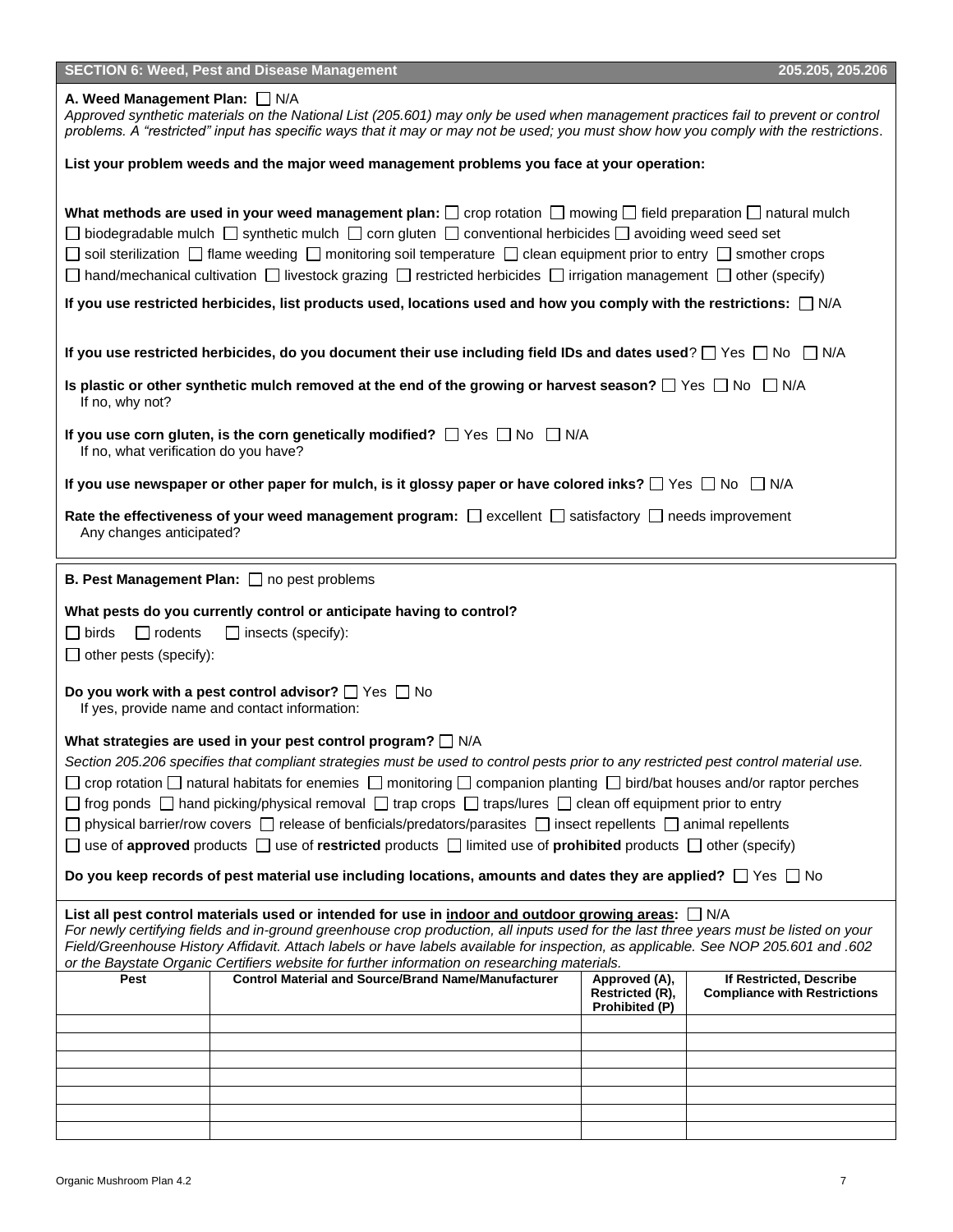| C. Disease Management Plan: no disease problems |  |  |  |  |  |
|-------------------------------------------------|--|--|--|--|--|
|-------------------------------------------------|--|--|--|--|--|

**What diseases do you control or anticipate having to control?**

### What strategies are used in your disease control program?  $\Box$  N/A

| Section 205.206 specifies compliant strategies must be used to control disease prior to any restricted disease control material use.                        |
|-------------------------------------------------------------------------------------------------------------------------------------------------------------|
| $\Box$ crop rotation $\Box$ field sanitation $\Box$ soil balancing $\Box$ solarization $\Box$ companion planting $\Box$ compost tea $\Box$ growing location |
| $\Box$ irrigation management $\Box$ early removal of diseased specimens $\Box$ clean off equipment prior to entry                                           |

 $\Box$  use of **approved** materials  $\Box$  use of **restricted** materials  $\Box$  limited use of **prohibited** materials  $\Box$  other (specify)

#### List all disease control materials used or available for use in all indoor and outdoor growing areas:  $\Box$  N/A

*For newly certifying fields, all inputs used for the last three years must be listed on your Field/Greenhouse History Affidavit. Attach labels or have labels available for inspection, as applicable. See NOP 205.601 and .602 or the Baystate Organic Certifiers website for further information on researching materials.*

| <b>Disease</b> | <b>Control Material and Source/Brand Name/Manufacturer</b> | Approved (A),<br>Restricted (R),<br><b>Prohibited (P)</b> | If Restricted, Describe<br><b>Compliance with Restrictions</b> |
|----------------|------------------------------------------------------------|-----------------------------------------------------------|----------------------------------------------------------------|
|                |                                                            |                                                           |                                                                |
|                |                                                            |                                                           |                                                                |
|                |                                                            |                                                           |                                                                |
|                |                                                            |                                                           |                                                                |

# **SECTION 7: Maintenance of Organic Integrity 205.201, 205.202, 205.272**

#### **A. Adjoining Land Use:**  $\Box$  Not Applicable

*The Organic Standards requires that organic production areas have distinct boundaries and buffer zones to prevent the unintended application or contact with potential prohibited substance applied to adjoining non-organic land. Buffers must be sufficient in size or other features (windbreaks, diversion ditches) to prevent contact. Show adjoining land use on maps. Abutter Forms may be required when buffers insufficient to an adjacent source of potential contamination. Buffers will be checked at your inspection.*

#### **List all buffers maintained between organic growing areas and adjoining potential contamination sources.**

|                             |                                        | . .           |                           |                              |
|-----------------------------|----------------------------------------|---------------|---------------------------|------------------------------|
| <b>Location or Field ID</b> | <b>Type of Buffer</b>                  | Width of      | <b>Adjoining Land Use</b> | If Harvesting Crop from      |
|                             | (Cropland, Treeline, Hedgerow,         | <b>Buffer</b> |                           | Buffer, Describe Use (Sale,  |
|                             | <b>Grass Strip, Wildlife Planting)</b> |               |                           | <b>Non-Organic Livestock</b> |
|                             |                                        |               |                           | Feed, Etc.)                  |
|                             |                                        |               |                           |                              |
|                             |                                        |               |                           |                              |
|                             |                                        |               |                           |                              |
|                             |                                        |               |                           |                              |

**If you harvest from your buffer areas, how do you protect organic harvests from contact with non-organic?** N/A

| What written notification do you have to prevent accidental contamination of organic crops? $\Box$ none |  |
|---------------------------------------------------------------------------------------------------------|--|
|---------------------------------------------------------------------------------------------------------|--|

 $\Box$  DOT  $\Box$  FSA  $\Box$  utilities  $\Box$  aerial spray companies  $\Box$  adjoining landowners  $\Box$  other (specify)

**Have you posted "No Spray" signs along roadsides that adjoin organic fields?**  $\Box$  Yes  $\Box$  No

| Do any outdoor growing areas flood frequently (more than once every 10 years)? $\Box$ Yes $\Box$ No |  |
|-----------------------------------------------------------------------------------------------------|--|
| If yes, list locations:                                                                             |  |

#### **B. Equipment:** N/A

*To prevent commingling and contamination, equipment must be free of non-organic residue and prohibited materials and cleaned prior to use if used on both organic and conventional areas. Equipment used on transitional areas do not need be cleaned.*

| List equipment used for spawn/substrate production, inoculating, shocking, spraying and harvest.                                                                |                                                      |                                                                |                                                           |  |
|-----------------------------------------------------------------------------------------------------------------------------------------------------------------|------------------------------------------------------|----------------------------------------------------------------|-----------------------------------------------------------|--|
| <b>Equipment Type</b>                                                                                                                                           | Owned (O),<br>Rented (R),<br><b>Custom Hired (C)</b> | <b>Used on Both Organic</b><br>and Conventional<br>(Yes or No) | <b>How Is Equipment Cleaned Before Use</b><br>on Organic? |  |
|                                                                                                                                                                 |                                                      |                                                                |                                                           |  |
|                                                                                                                                                                 |                                                      |                                                                |                                                           |  |
|                                                                                                                                                                 |                                                      |                                                                |                                                           |  |
|                                                                                                                                                                 |                                                      |                                                                |                                                           |  |
| Is your input sprayer dedicated to organic use? $\Box$ Yes $\Box$ No $\Box$ N/A<br>If no, describe how you ensure no contamination occurs from non-organic use: |                                                      |                                                                |                                                           |  |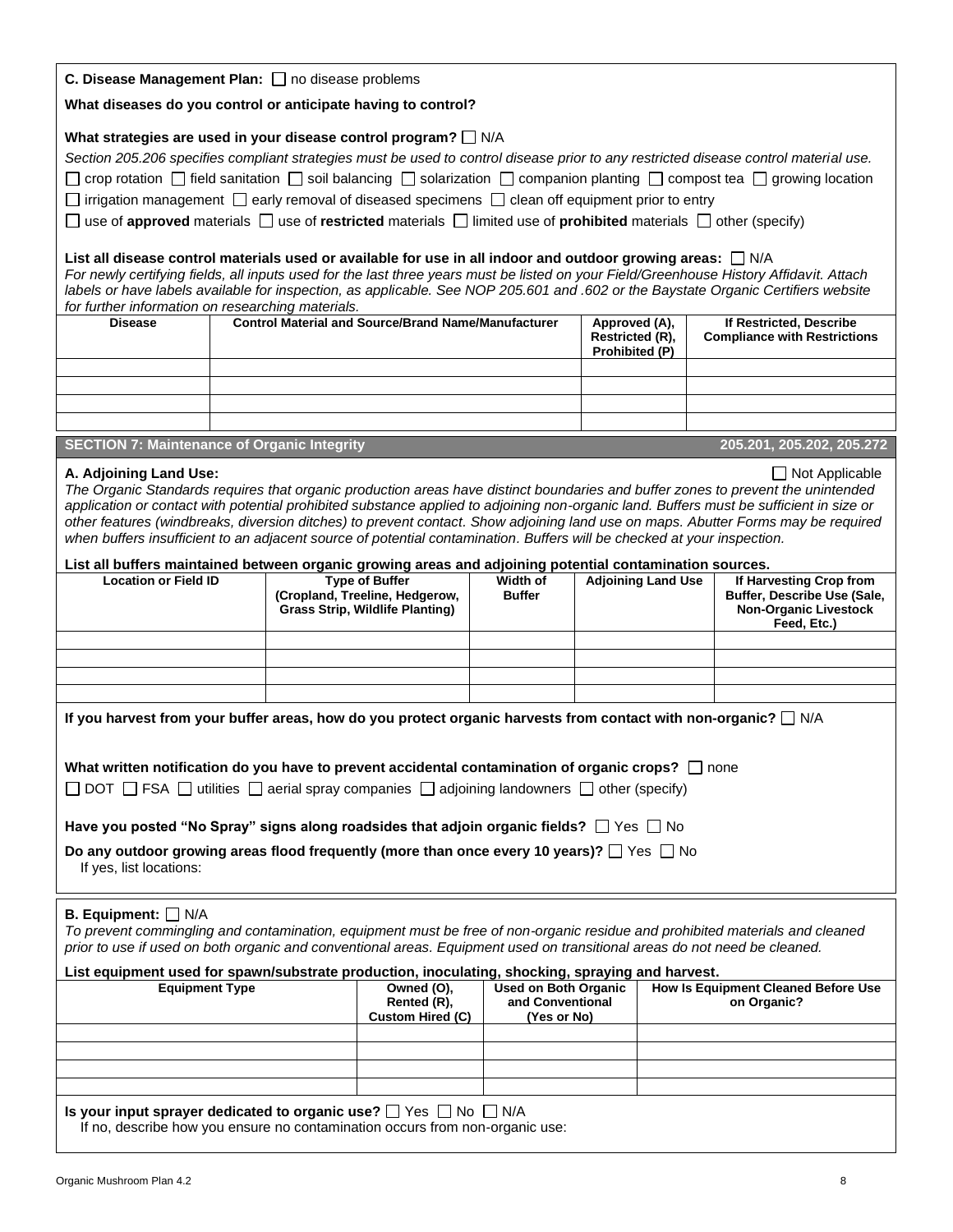| C. Harvest:                                                                                                                                                                                                                                                           | fumigants. All reusable containers must be thoroughly cleaned and pose no risk of contamination.     | The Organic Standards require that containers, bins and packaging materials must not contain synthetic fungicides, preservatives or                                                                                                    |                                                                |
|-----------------------------------------------------------------------------------------------------------------------------------------------------------------------------------------------------------------------------------------------------------------------|------------------------------------------------------------------------------------------------------|----------------------------------------------------------------------------------------------------------------------------------------------------------------------------------------------------------------------------------------|----------------------------------------------------------------|
| When is your mushroom harvest season? $\square$ spring $\square$ summer $\square$ fall $\square$ winter $\square$ year-round $\square$ other (specify)                                                                                                                |                                                                                                      |                                                                                                                                                                                                                                        |                                                                |
|                                                                                                                                                                                                                                                                       | How do you harvest (check all that apply): $\Box$ mechanical $\Box$ by hand                          |                                                                                                                                                                                                                                        |                                                                |
| Any custom harvested? □ Yes □ No<br>If yes, provide their name and contact information:                                                                                                                                                                               |                                                                                                      |                                                                                                                                                                                                                                        |                                                                |
|                                                                                                                                                                                                                                                                       |                                                                                                      | If custom harvest equipment is used on both organic and conventional areas, provide separate equipment clean out procedures.                                                                                                           |                                                                |
| Describe steps taken to protect organic crops from commingling and contamination during harvest:                                                                                                                                                                      |                                                                                                      |                                                                                                                                                                                                                                        |                                                                |
| $\Box$ other (specify)                                                                                                                                                                                                                                                |                                                                                                      | What containers are used for harvesting? $\Box$ truck boxes $\Box$ cardboard/waxed boxes $\Box$ wood totes $\Box$ plastic containers                                                                                                   |                                                                |
| Are containers new or used? $\Box$ new $\Box$ used                                                                                                                                                                                                                    | If used, how are you preventing potential contamination from prior use?                              |                                                                                                                                                                                                                                        |                                                                |
| Are the containers dedicated to organic use? $\Box$ Yes $\Box$ No                                                                                                                                                                                                     | If no, how do you prevent contamination from non-organic use?                                        |                                                                                                                                                                                                                                        |                                                                |
| D. Post-Harvest Handling:                                                                                                                                                                                                                                             |                                                                                                      | The Organic Standards requires that post-harvest handling procedures do not contaminate organic products with non-organic<br>products or prohibited materials. Post-harvest handling examples include brushing off dirt, packing, etc. | $\Box$ Not Applicable                                          |
| Describe your post-harvest handling procedures and any equipment used. Be sure to include any packing, brushing off<br>dirt, storage, etc.                                                                                                                            |                                                                                                      |                                                                                                                                                                                                                                        |                                                                |
|                                                                                                                                                                                                                                                                       |                                                                                                      |                                                                                                                                                                                                                                        |                                                                |
|                                                                                                                                                                                                                                                                       | What are your post-harvest procedures with spend materials/growing mediums?                          |                                                                                                                                                                                                                                        |                                                                |
| How do you protect water quality during post-harvest handling? $\Box$ pre-treatment of wastewater before it enters wetlands<br>$\Box$ constructed wetlands $\Box$ sediment ponds $\Box$ water recycling $\Box$ other (specify)                                        |                                                                                                      |                                                                                                                                                                                                                                        |                                                                |
| Is the processing area and equipment used for both organic and non-organic products? $\Box$ Yes $\Box$ No<br>If yes, describe steps taken to prevent commingling and contamination:                                                                                   |                                                                                                      |                                                                                                                                                                                                                                        |                                                                |
| If yes, describe what they are:                                                                                                                                                                                                                                       |                                                                                                      | Does packaging present any contamination problems for your organic products? $\Box$ Yes $\Box$ No                                                                                                                                      |                                                                |
|                                                                                                                                                                                                                                                                       | $\Box$ waxed paper $\Box$ aseptic $\Box$ natural fiber $\Box$ synthetic fiber $\Box$ other (specify) | <b>Check types of packaging material used:</b> $\Box$ bulk $\Box$ paper $\Box$ cardboard $\Box$ wood $\Box$ glass $\Box$ metal $\Box$ foil $\Box$ plastic                                                                              |                                                                |
| In what form are finished products shipped? $\Box$ dry bulk $\Box$ liquid bulk $\Box$ tote bags $\Box$ tote boxes $\Box$ paper bags<br>$\Box$ foil bags $\Box$ metal drums $\Box$ cardboard drums $\Box$ cardboard cases $\Box$ plastic crates $\Box$ other (specify) |                                                                                                      |                                                                                                                                                                                                                                        |                                                                |
| <b>E. Mushroom Storage:</b> $\Box$ no storage<br>Storage is for any product not sold directly from the field/growing area. Operators must keep organic and non-organic in separate<br>areas to prevent commingling and contamination. Records must be maintained.     |                                                                                                      |                                                                                                                                                                                                                                        |                                                                |
| List all storage locations.                                                                                                                                                                                                                                           |                                                                                                      |                                                                                                                                                                                                                                        |                                                                |
| <b>Storage ID</b>                                                                                                                                                                                                                                                     | <b>Storage Type</b><br>(Walk-In, Root Cellar, Barn, Etc.)                                            | Capacity                                                                                                                                                                                                                               | Organic (O), Transitional (T),<br>Buffer (B), Conventional (C) |
|                                                                                                                                                                                                                                                                       |                                                                                                      |                                                                                                                                                                                                                                        |                                                                |
|                                                                                                                                                                                                                                                                       |                                                                                                      |                                                                                                                                                                                                                                        |                                                                |
|                                                                                                                                                                                                                                                                       |                                                                                                      |                                                                                                                                                                                                                                        |                                                                |
| Do you have any off-site storage areas? $\Box$ Yes $\Box$ No<br>If yes, list locations and distance from your main operation:                                                                                                                                         |                                                                                                      |                                                                                                                                                                                                                                        |                                                                |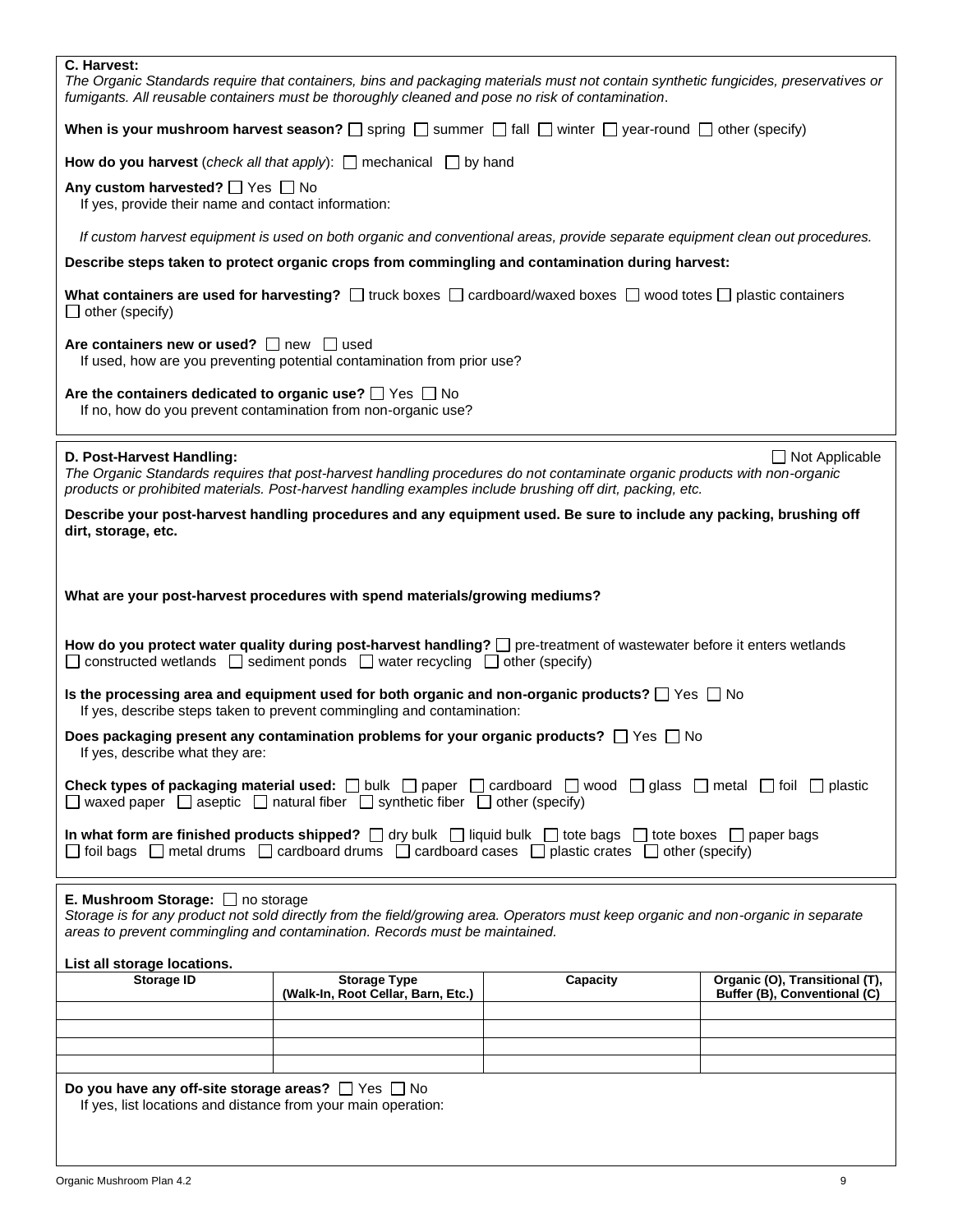| E. Mushroom Storage (cont.)                                                                                                                                                                                                                                                                                                                                                                                                                                                                                                                                                                                                                            |
|--------------------------------------------------------------------------------------------------------------------------------------------------------------------------------------------------------------------------------------------------------------------------------------------------------------------------------------------------------------------------------------------------------------------------------------------------------------------------------------------------------------------------------------------------------------------------------------------------------------------------------------------------------|
| Do you use the same storage areas for organic, transitional, buffer and/or conventional crops? $\Box$ Yes $\Box$ No<br>If yes, how do you segregate organic crops from non-organic crops?                                                                                                                                                                                                                                                                                                                                                                                                                                                              |
| How do you clean storage units prior to storage of organic mushrooms?                                                                                                                                                                                                                                                                                                                                                                                                                                                                                                                                                                                  |
| What kind of pests do you have in storage?<br>$\Box$ flying insects $\Box$ crawling insects $\Box$ rodents $\Box$ spiders $\Box$ birds $\Box$ other (specify)                                                                                                                                                                                                                                                                                                                                                                                                                                                                                          |
| What type of pest management practices are used in crop storage areas? $\Box$ none $\Box$ removal of exterior habitat/food sources<br>□ inspection around interior perimeter □ sheet meal on building exterior □ good sanitation □ physical barriers □ sticky traps<br>□ incoming ingredient inspection for pests □ sealed doors/windows □ screened windows/vents □ positive air pressure in facility<br>□ ultrasound/light devices □ repairs of holes/cracks, etc. □ crack/crevice spray □ heat or freezing treatments □ electrocutors<br>□ use of beneficials □ pheromone traps □ traps □ vacuum treatments □ air showers/curtains □ other (specify) |
| Do you keep records of your pest monitoring and management activities? $\Box$ Yes $\Box$ No                                                                                                                                                                                                                                                                                                                                                                                                                                                                                                                                                            |
| Do you use any materials on or around stored crops? $\Box$ Yes $\Box$ No<br>If yes, please list all materials and reasons for use:                                                                                                                                                                                                                                                                                                                                                                                                                                                                                                                     |
| Check all aspects of waste management that are used on your farm: $\Box$ none $\Box$ on-site dumpster $\Box$ material recycling<br>$\Box$ composting $\Box$ daily pick-up of waste $\Box$ field application of waste $\Box$ dust collection systems $\Box$ other (specify)                                                                                                                                                                                                                                                                                                                                                                             |
| F. Transportation:<br>$\Box$ Not Applicable                                                                                                                                                                                                                                                                                                                                                                                                                                                                                                                                                                                                            |
| Describe how organic products are transported to market and who is responsible for transportation:                                                                                                                                                                                                                                                                                                                                                                                                                                                                                                                                                     |
| What potential contamination or commingling problem do you have with the transport of organic crops to market? $\Box$ N/A                                                                                                                                                                                                                                                                                                                                                                                                                                                                                                                              |
| What steps are taken to protect the integrity of organic products during transport to market?<br>$\Box$ letter/contract with transport company stating organic requirements $\Box$ use of Clean Truck Affidavits $\Box$ other (specify)                                                                                                                                                                                                                                                                                                                                                                                                                |
| <b>SECTION 8: Additional Processing or Handling</b><br>205.270-272, 205.300-309                                                                                                                                                                                                                                                                                                                                                                                                                                                                                                                                                                        |
| Indicate what additional processing/handling you wish to certify. Check all that are applicable.                                                                                                                                                                                                                                                                                                                                                                                                                                                                                                                                                       |
| $\Box$ I am certifying only mushrooms, no other products (skip to SECTION 9).                                                                                                                                                                                                                                                                                                                                                                                                                                                                                                                                                                          |
| I produce processed mushroom products for organic sale (tinctures, teas, etc.)                                                                                                                                                                                                                                                                                                                                                                                                                                                                                                                                                                         |
| I package mushrooms and mushroom products for organic sale                                                                                                                                                                                                                                                                                                                                                                                                                                                                                                                                                                                             |
| produce pre-inoculated mushroom logs or blocks for organic sale                                                                                                                                                                                                                                                                                                                                                                                                                                                                                                                                                                                        |
| package mushroom mixes and mushrooms from other organic operations for sale                                                                                                                                                                                                                                                                                                                                                                                                                                                                                                                                                                            |
| List all value-added products requested for certification, including grow blocks and value-added products such as tinctures and teas.<br>Labeled as "100% Organic", "Organic" or "Made with Organic"<br><b>Product Name</b>                                                                                                                                                                                                                                                                                                                                                                                                                            |
|                                                                                                                                                                                                                                                                                                                                                                                                                                                                                                                                                                                                                                                        |
|                                                                                                                                                                                                                                                                                                                                                                                                                                                                                                                                                                                                                                                        |
|                                                                                                                                                                                                                                                                                                                                                                                                                                                                                                                                                                                                                                                        |
|                                                                                                                                                                                                                                                                                                                                                                                                                                                                                                                                                                                                                                                        |
|                                                                                                                                                                                                                                                                                                                                                                                                                                                                                                                                                                                                                                                        |
| Product Composition. Attach a Single-Ingredient Product Profile (SIPP) listing all single-ingredient products to be certified. Attach<br>an Organic Product Profile (OPP) for each multi-ingredient product. Submit copies of organic certificates for suppliers of organic<br>ingredients/processing aids, and organic compliance documentation for non-organic ingredients/processing aids.                                                                                                                                                                                                                                                          |
| I have attached the following: $\Box$ SIPP $\Box$ OPP(s)<br>$\Box$ Organic Certificates(s)<br>□ Non-Organic Compliance Documentation                                                                                                                                                                                                                                                                                                                                                                                                                                                                                                                   |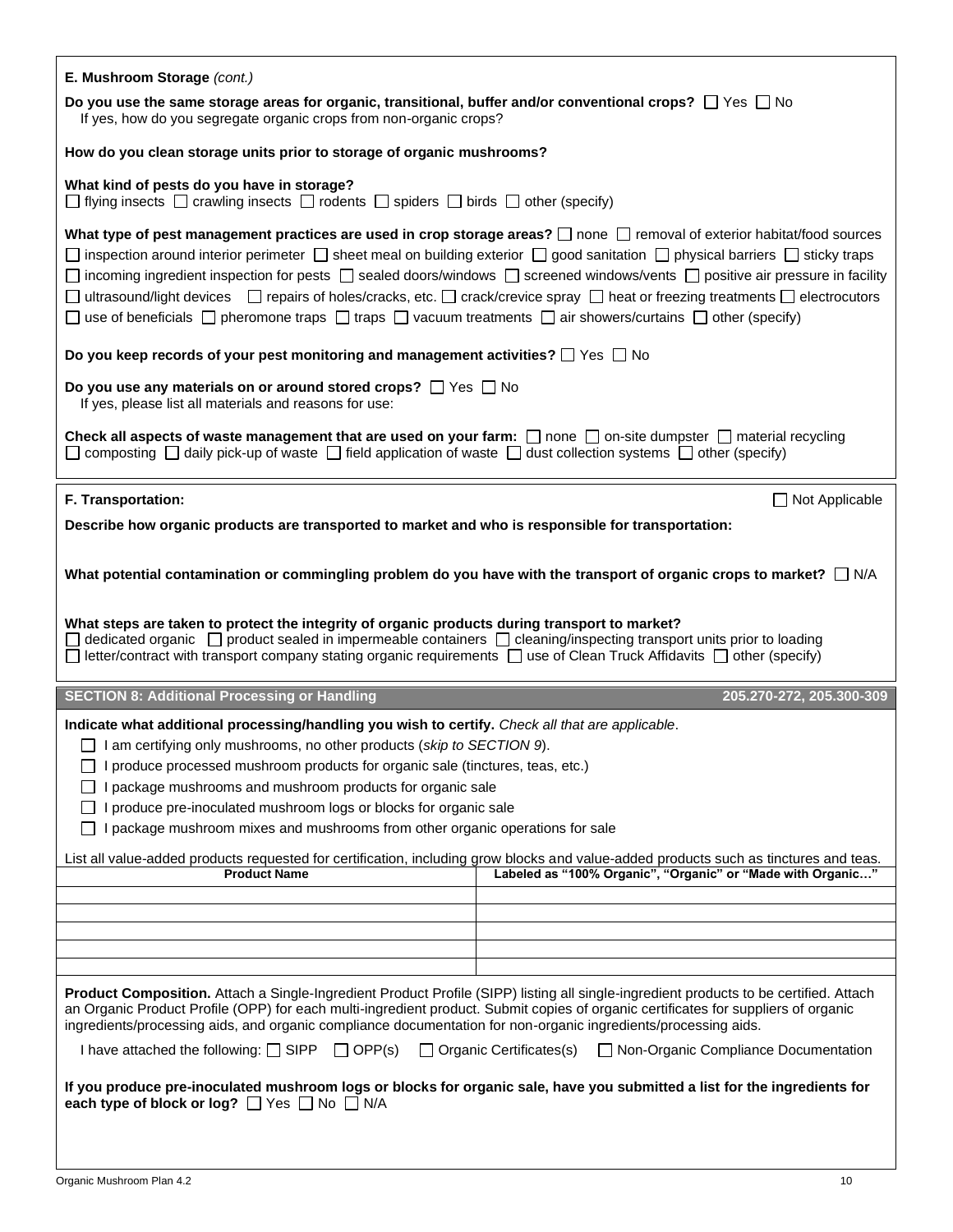## **SECTION 8: Additional Processing and Handling** *(cont.)*

#### **Facility Map.**

Attach a facility layout map, showing equipment and storage areas, including all pest control locations.

 $\Box$  I have attached a facility layout map.

#### **Process Flowchart/Description.**

Attach a flowchart/description of the additional handling of organic products, showing each step in the process beginning from when you receive ingredients and products and ending with transport/sale.

 $\Box$  I have attached a flowchart/description.

**Describe how water is used in the additional processing:** (*ingredient, cooking, cooling, equipment cleaning*)

**If the water source is different than the source(s) described in SECTION 5, please describe additional source(s):** □ N/A

*Attach water test results for any additional sources, if applicable.*

**List all equipment used in the additional processing/handling of product, including stills, blenders, drying racks, etc.:**

**Is this equipment also used for non-organic product?**  $\Box$  Yes  $\Box$  No If yes, is it cleaned prior to organic use?  $\Box$  Yes  $\Box$  No

**Describe how equipment is cleaned, including any materials used and their brand/manufacturer:**

If any equipment is purged with product as part of cleaning, what is done with the purged product?  $\Box$  N/A

**Describe packaging of additional organic products for sale, including types and sizes of retail and bulk packaging used.** 

 $\Box$  I have attached a sample of each retail and non-retail label planned for additional organic products.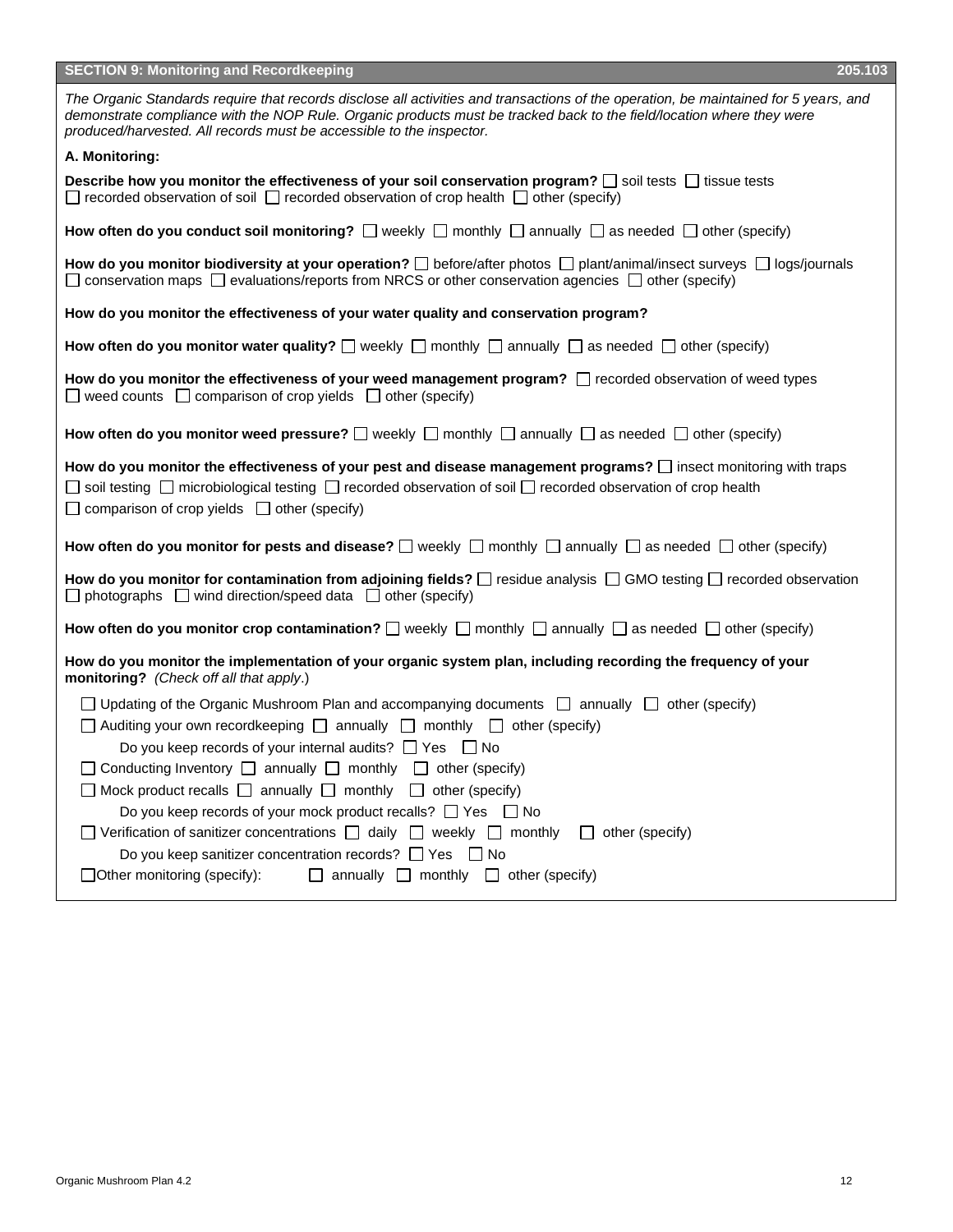| <b>B. Recordkeeping:</b>                                                                                                                                                                                                                        |
|-------------------------------------------------------------------------------------------------------------------------------------------------------------------------------------------------------------------------------------------------|
| Which of the following records do you keep for organic production? (Check all that apply)                                                                                                                                                       |
| field maps of all parcels (including features such as acreage, hedgerows, roads, conservation areas and adjoining land use)                                                                                                                     |
| $\Box$ production activity log(s)                                                                                                                                                                                                               |
| outdoor production history sheets (previous three years)                                                                                                                                                                                        |
| documentation of previous land use for rented and/or newly purchased land                                                                                                                                                                       |
| input records for soil amendments, manure, and pest control products                                                                                                                                                                            |
| documentation of attempts to source organic spawn                                                                                                                                                                                               |
| $\Box$ documentation of organic spawn                                                                                                                                                                                                           |
| $\Box$ residue analyses of inputs (off-farm sourced manure, compost, etc.)                                                                                                                                                                      |
| $\Box$ compost production records                                                                                                                                                                                                               |
| monitoring records (soil tests, tissue tests, water tests, quality tests, recorded observations)                                                                                                                                                |
| $\Box$ equipment cleaning records                                                                                                                                                                                                               |
| ∐ harvest records that show production location, harvesting dates and amounts, including custom harvest records                                                                                                                                 |
| samples of labels in use                                                                                                                                                                                                                        |
| storage records that show storage location, storage identification, field numbers, amounts stored, and cleaning activities                                                                                                                      |
| clean transport records                                                                                                                                                                                                                         |
| □ sales records (purchase order, contract, invoice, cash receipts, cash receipt journal, sales journal, etc.)                                                                                                                                   |
| $\Box$ shipping records (scale ticket, dump station ticket, bill of lading)                                                                                                                                                                     |
| $\Box$ documentation of bought-in organic product for resale                                                                                                                                                                                    |
| $\Box$ other (specify)                                                                                                                                                                                                                          |
| <b>Describe your overall recordkeeping system:</b> $\Box$ paper $\Box$ digital $\Box$ both paper and digital $\Box$ field notebooks $\Box$ daily record<br>sheets $\Box$ monthly spreadsheets $\Box$ phone apps $\Box$ other (specify)          |
| Does your recordkeeping system disclose all activities from purchase of spawn and inputs through crop production and<br>harvest/sale of products? □ Yes □ No                                                                                    |
| How long do you keep your records? The Organic Standards require 5 years minimum.<br>$\Box$ 1 year $\Box$ 2 years $\Box$ 3 years $\Box$ 4 years $\Box$ 5 years $\Box$ other (specify)                                                           |
| List all records you keep for conventional production: $\Box$ N/A                                                                                                                                                                               |
| $\Box$ maps $\Box$ labor records $\Box$ production history sheets $\Box$ storage records $\Box$ input records $\Box$ sales records                                                                                                              |
| $\Box$ harvest records $\Box$ shipping records $\Box$ other (specify)                                                                                                                                                                           |
|                                                                                                                                                                                                                                                 |
| <b>Marketing:</b>                                                                                                                                                                                                                               |
| Types of marketing: $\Box$ farmers market $\Box$ direct to retail $\Box$ CSA/subscription service $\Box$ wholesale $\Box$ on-farm retail                                                                                                        |
| $\Box$ internet/website $\Box$ bulk commodities to processor $\Box$ contract to buyer $\Box$ other (specify)                                                                                                                                    |
|                                                                                                                                                                                                                                                 |
| Are you using any labels to market your organic produce or products? $\Box$ Yes $\Box$ No<br>If yes, have you submitted all labels for review and approval prior to use? $\Box$ Yes $\Box$ No                                                   |
| Any organic or non-organic crops or products from other farms or other sources bought in for resale? $\Box$ Yes $\Box$ No<br>If yes, list all products for resale and describe how they are labeled and marketed:                               |
| Do you import organic mushrooms and/or ingredients for processed products for your farm from Canada or any other<br>foreign country? $\Box$ Yes $\Box$ No<br>If yes, then you must fill out the Baystate Crop/Livestock Import/Export Addendum. |
| Do you export organic mushrooms or processed products to Canada or any foreign country? $\Box$ Yes $\Box$ No<br>If yes, then you must fill out the Baystate Crop/Livestock Import/Export Addendum.                                              |